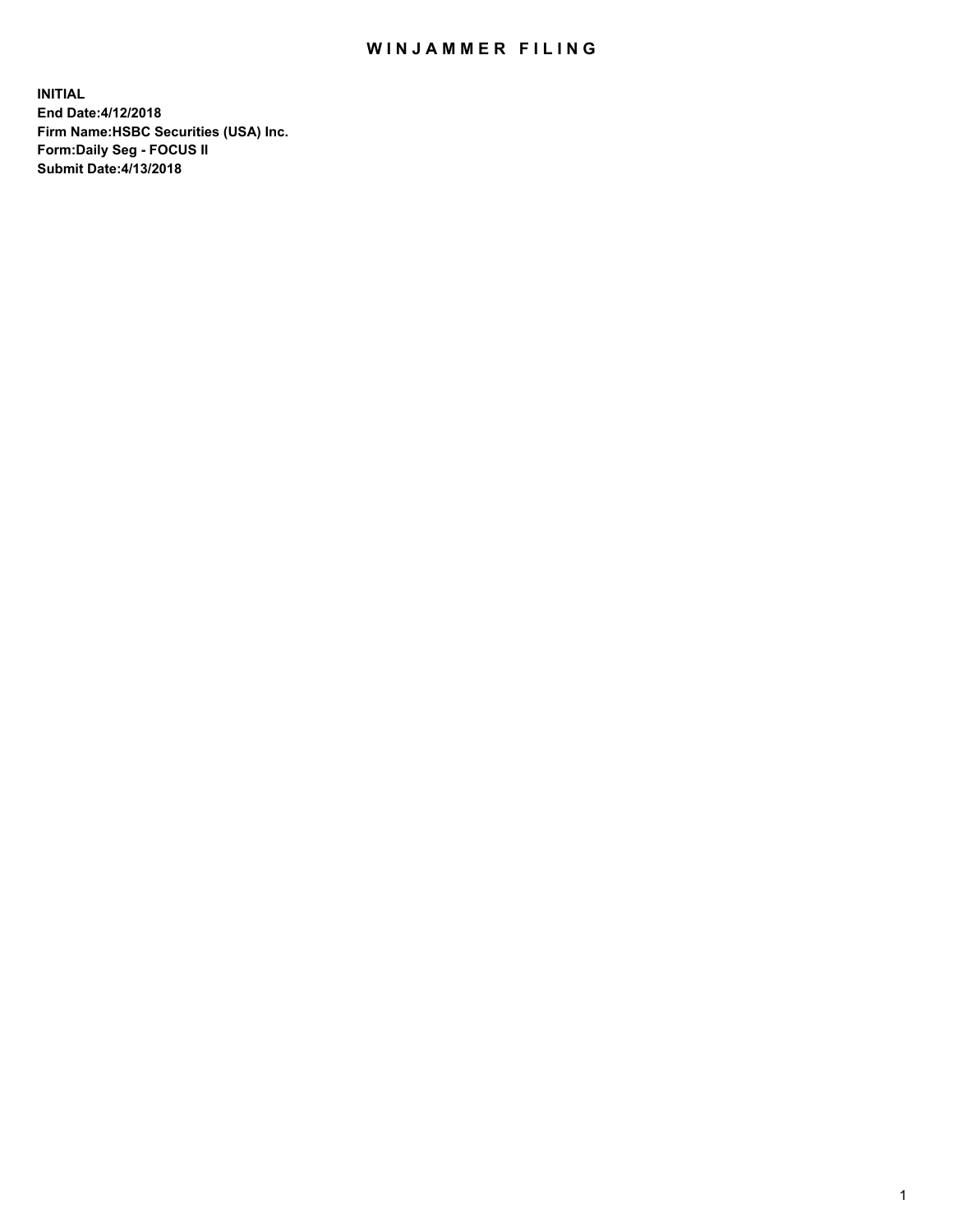## **INITIAL End Date:4/12/2018 Firm Name:HSBC Securities (USA) Inc. Form:Daily Seg - FOCUS II Submit Date:4/13/2018 Daily Segregation - Cover Page**

| Name of Company<br><b>Contact Name</b><br><b>Contact Phone Number</b><br><b>Contact Email Address</b>                                                                                                                                                                                                                         | <b>HSBC Securities (USA) Inc.</b><br><b>Michael Vacca</b><br>212-525-7951<br>michael.vacca@us.hsbc.com |
|-------------------------------------------------------------------------------------------------------------------------------------------------------------------------------------------------------------------------------------------------------------------------------------------------------------------------------|--------------------------------------------------------------------------------------------------------|
| FCM's Customer Segregated Funds Residual Interest Target (choose one):<br>a. Minimum dollar amount: ; or<br>b. Minimum percentage of customer segregated funds required:%; or<br>c. Dollar amount range between: and; or<br>d. Percentage range of customer segregated funds required between: % and %.                       | 147,000,000<br><u>0</u><br><u>00</u><br>00                                                             |
| FCM's Customer Secured Amount Funds Residual Interest Target (choose one):<br>a. Minimum dollar amount: ; or<br>b. Minimum percentage of customer secured funds required:%; or<br>c. Dollar amount range between: and; or<br>d. Percentage range of customer secured funds required between: % and %.                         | 25,000,000<br><u>0</u><br><u>00</u><br>00                                                              |
| FCM's Cleared Swaps Customer Collateral Residual Interest Target (choose one):<br>a. Minimum dollar amount: ; or<br>b. Minimum percentage of cleared swaps customer collateral required:%; or<br>c. Dollar amount range between: and; or<br>d. Percentage range of cleared swaps customer collateral required between:% and%. | 95,000,000<br><u>0</u><br><u>00</u><br><u>00</u>                                                       |

Attach supporting documents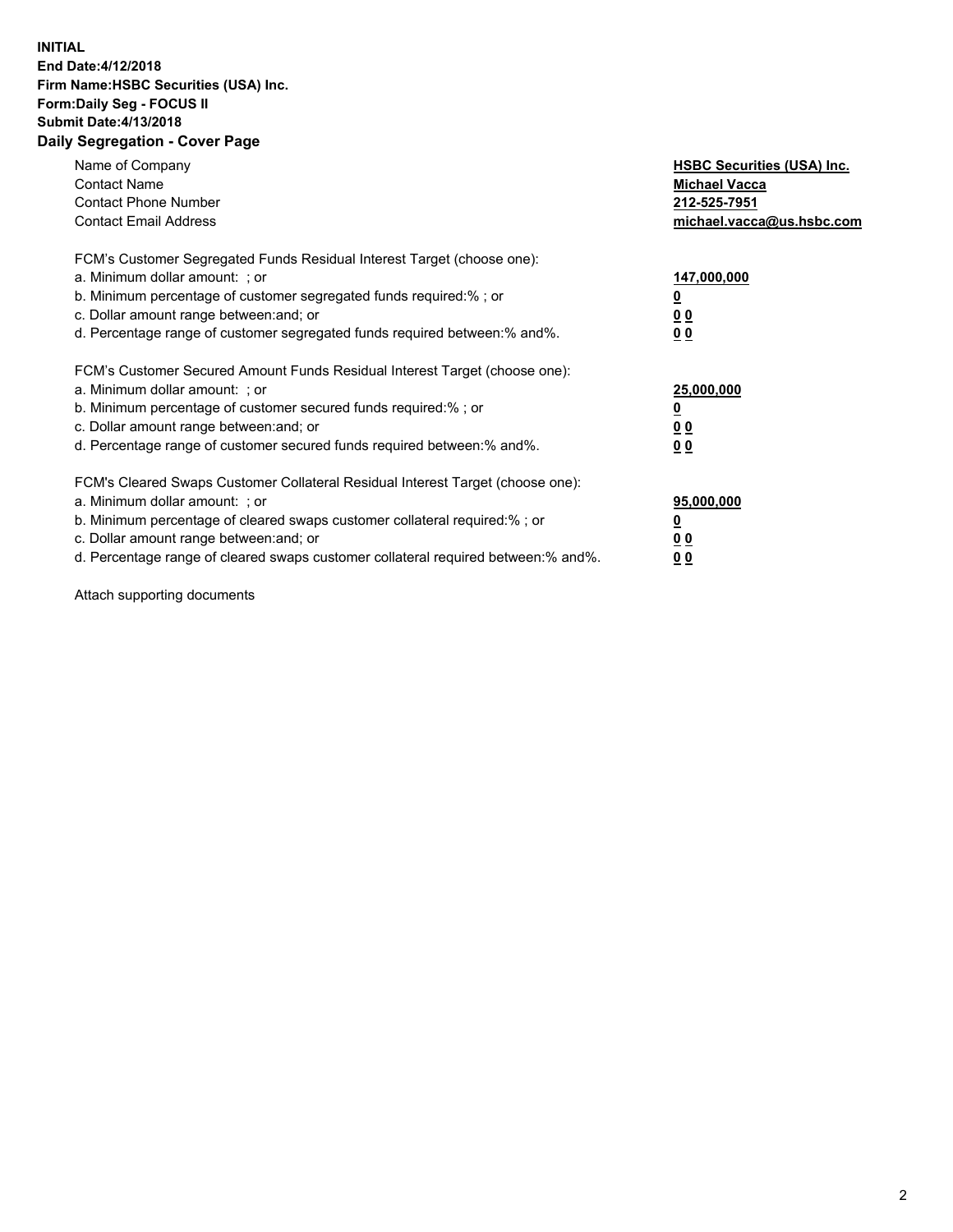**INITIAL End Date:4/12/2018 Firm Name:HSBC Securities (USA) Inc. Form:Daily Seg - FOCUS II Submit Date:4/13/2018 Daily Segregation - Secured Amounts**

|     | Foreign Futures and Foreign Options Secured Amounts                                         |                              |
|-----|---------------------------------------------------------------------------------------------|------------------------------|
|     | Amount required to be set aside pursuant to law, rule or regulation of a foreign            | $0$ [7305]                   |
|     | government or a rule of a self-regulatory organization authorized thereunder                |                              |
| 1.  | Net ledger balance - Foreign Futures and Foreign Option Trading - All Customers             |                              |
|     | A. Cash                                                                                     | 69,104,044 [7315]            |
|     | B. Securities (at market)                                                                   | 83,054,217 [7317]            |
| 2.  | Net unrealized profit (loss) in open futures contracts traded on a foreign board of trade   | 8,608,297 [7325]             |
| 3.  | Exchange traded options                                                                     |                              |
|     | a. Market value of open option contracts purchased on a foreign board of trade              | $0$ [7335]                   |
|     | b. Market value of open contracts granted (sold) on a foreign board of trade                | $0$ [7337]                   |
| 4.  | Net equity (deficit) (add lines 1.2. and 3.)                                                | 160,766,558 [7345]           |
| 5.  | Account liquidating to a deficit and account with a debit balances - gross amount           | 2,320,728 [7351]             |
|     | Less: amount offset by customer owned securities                                            | -2,319,733 [7352] 995 [7354] |
| 6.  | Amount required to be set aside as the secured amount - Net Liquidating Equity              | 160,767,553 [7355]           |
|     | Method (add lines 4 and 5)                                                                  |                              |
| 7.  | Greater of amount required to be set aside pursuant to foreign jurisdiction (above) or line | 160,767,553 [7360]           |
|     | 6.                                                                                          |                              |
|     | FUNDS DEPOSITED IN SEPARATE REGULATION 30.7 ACCOUNTS                                        |                              |
| 1.  | Cash in banks                                                                               |                              |
|     | A. Banks located in the United States                                                       | 91,384,076 [7500]            |
|     | B. Other banks qualified under Regulation 30.7                                              | 0 [7520] 91,384,076 [7530]   |
| 2.  | Securities                                                                                  |                              |
|     | A. In safekeeping with banks located in the United States                                   | 36,200,162 [7540]            |
|     | B. In safekeeping with other banks qualified under Regulation 30.7                          | 0 [7560] 36,200,162 [7570]   |
| 3.  | Equities with registered futures commission merchants                                       |                              |
|     | A. Cash                                                                                     | $0$ [7580]                   |
|     | <b>B.</b> Securities                                                                        | $0$ [7590]                   |
|     | C. Unrealized gain (loss) on open futures contracts                                         | $0$ [7600]                   |
|     | D. Value of long option contracts                                                           | $0$ [7610]                   |
|     | E. Value of short option contracts                                                          | 0 [7615] 0 [7620]            |
| 4.  | Amounts held by clearing organizations of foreign boards of trade                           |                              |
|     | A. Cash                                                                                     | $0$ [7640]                   |
|     | <b>B.</b> Securities                                                                        | $0$ [7650]                   |
|     | C. Amount due to (from) clearing organization - daily variation                             | $0$ [7660]                   |
|     | D. Value of long option contracts                                                           | $0$ [7670]                   |
|     | E. Value of short option contracts                                                          | 0 [7675] 0 [7680]            |
| 5.  | Amounts held by members of foreign boards of trade                                          |                              |
|     | A. Cash                                                                                     | 23,356,222 [7700]            |
|     | <b>B.</b> Securities                                                                        | 46,854,055 [7710]            |
|     | C. Unrealized gain (loss) on open futures contracts                                         | 8,608,297 [7720]             |
|     | D. Value of long option contracts                                                           | $0$ [7730]                   |
|     | E. Value of short option contracts                                                          | 0 [7735] 78,818,574 [7740]   |
| 6.  | Amounts with other depositories designated by a foreign board of trade                      | $0$ [7760]                   |
| 7.  | Segregated funds on hand                                                                    | $0$ [7765]                   |
| 8.  | Total funds in separate section 30.7 accounts                                               | 206,402,812 [7770]           |
| 9.  | Excess (deficiency) Set Aside for Secured Amount (subtract line 7 Secured Statement         | 45,635,259 [7380]            |
|     | Page 1 from Line 8)                                                                         |                              |
| 10. | Management Target Amount for Excess funds in separate section 30.7 accounts                 | 25,000,000 [7780]            |
| 11. | Excess (deficiency) funds in separate 30.7 accounts over (under) Management Target          | 20,635,259 [7785]            |
|     |                                                                                             |                              |
|     |                                                                                             |                              |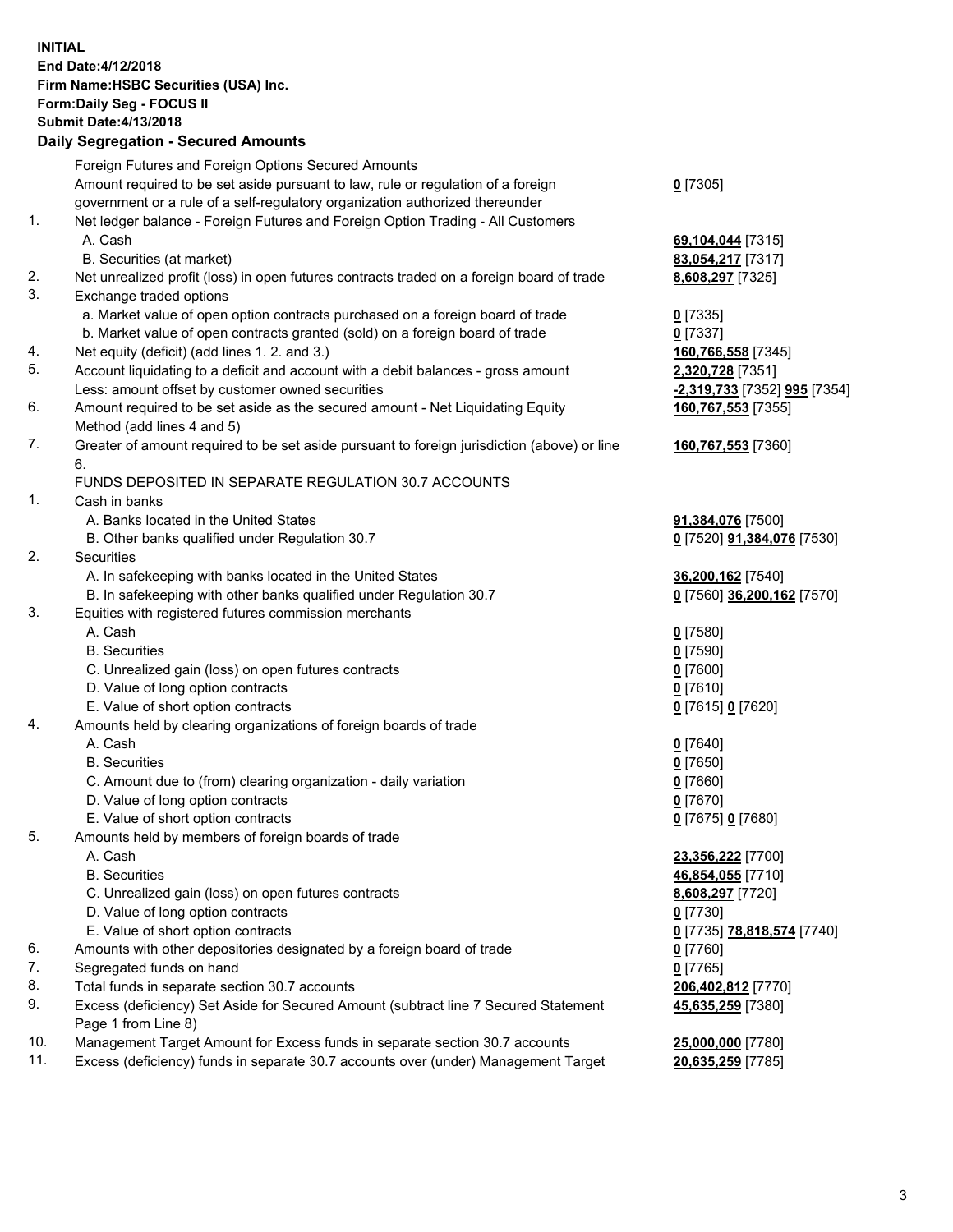**INITIAL End Date:4/12/2018 Firm Name:HSBC Securities (USA) Inc. Form:Daily Seg - FOCUS II Submit Date:4/13/2018 Daily Segregation - Segregation Statement** SEGREGATION REQUIREMENTS(Section 4d(2) of the CEAct) 1. Net ledger balance A. Cash **679,991,223** [7010] B. Securities (at market) **1,207,727,008** [7020] 2. Net unrealized profit (loss) in open futures contracts traded on a contract market **-230,718,328** [7030] 3. Exchange traded options A. Add market value of open option contracts purchased on a contract market **237,606,206** [7032] B. Deduct market value of open option contracts granted (sold) on a contract market **-36,462,539** [7033] 4. Net equity (deficit) (add lines 1, 2 and 3) **1,858,143,570** [7040] 5. Accounts liquidating to a deficit and accounts with debit balances - gross amount **20,783,375** [7045] Less: amount offset by customer securities **-20,783,300** [7047] **75** [7050] 6. Amount required to be segregated (add lines 4 and 5) **1,858,143,645** [7060] FUNDS IN SEGREGATED ACCOUNTS 7. Deposited in segregated funds bank accounts A. Cash **29,779,354** [7070] B. Securities representing investments of customers' funds (at market) **0** [7080] C. Securities held for particular customers or option customers in lieu of cash (at market) **211,341,509** [7090] 8. Margins on deposit with derivatives clearing organizations of contract markets A. Cash **552,526,962** [7100] B. Securities representing investments of customers' funds (at market) **0** [7110] C. Securities held for particular customers or option customers in lieu of cash (at market) **947,624,304** [7120] 9. Net settlement from (to) derivatives clearing organizations of contract markets **17,353,618** [7130] 10. Exchange traded options A. Value of open long option contracts **237,606,206** [7132] B. Value of open short option contracts **-36,462,539** [7133] 11. Net equities with other FCMs A. Net liquidating equity **7,268,312** [7140] B. Securities representing investments of customers' funds (at market) **0** [7160] C. Securities held for particular customers or option customers in lieu of cash (at market) **0** [7170] 12. Segregated funds on hand **48,761,195** [7150] 13. Total amount in segregation (add lines 7 through 12) **2,015,798,921** [7180] 14. Excess (deficiency) funds in segregation (subtract line 6 from line 13) **157,655,276** [7190] 15. Management Target Amount for Excess funds in segregation **147,000,000** [7194]

16. Excess (deficiency) funds in segregation over (under) Management Target Amount Excess

**10,655,276** [7198]